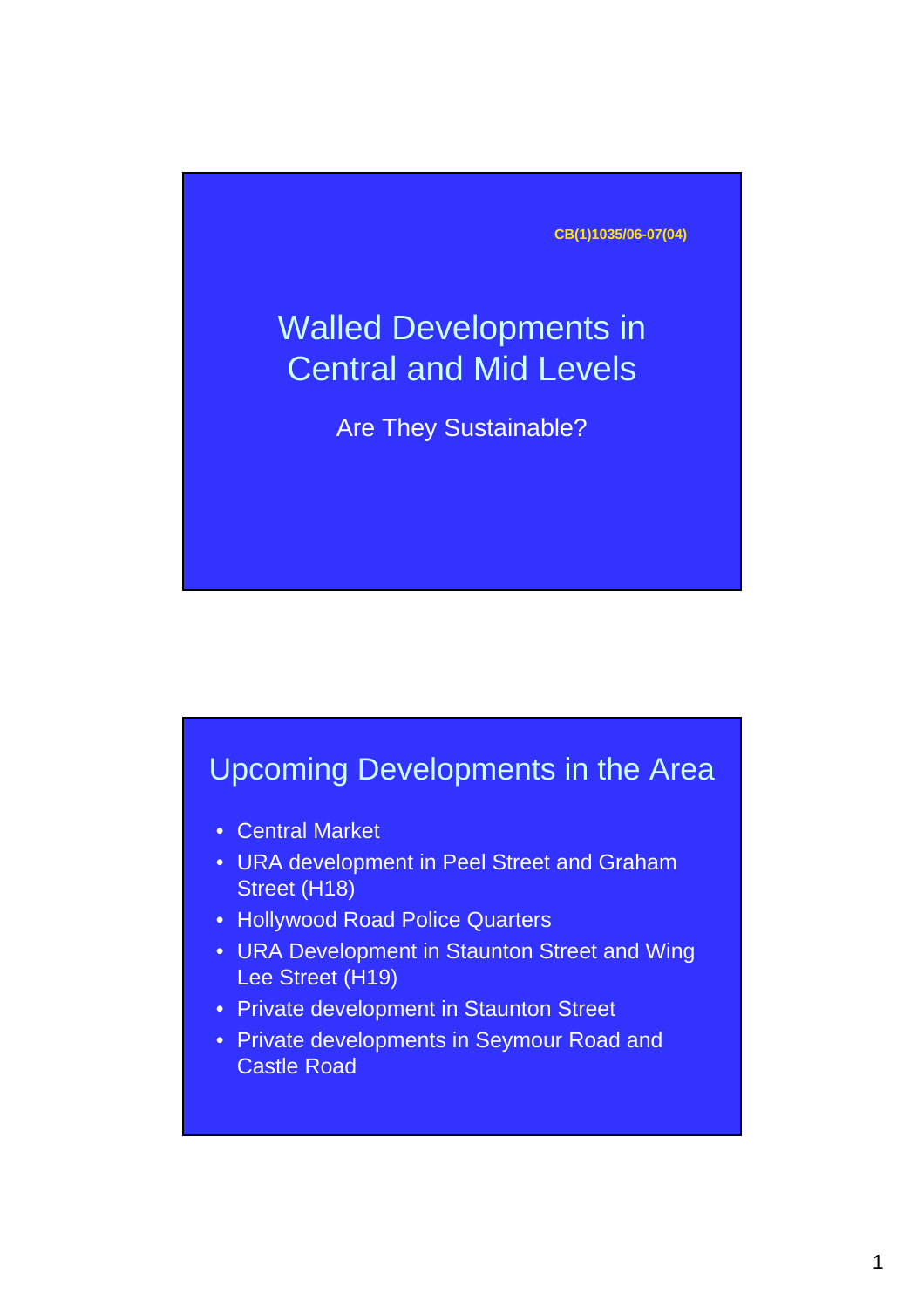

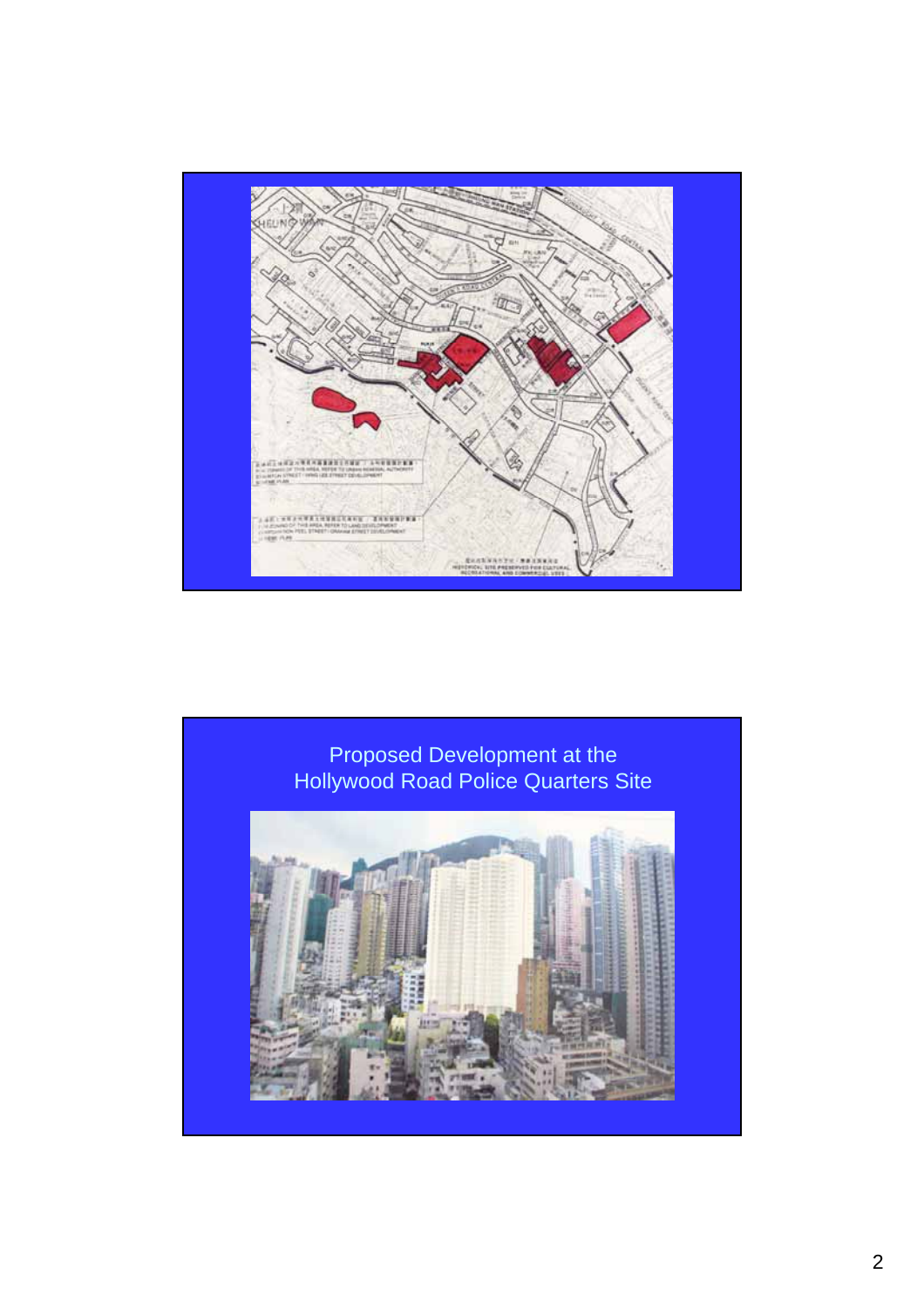# Projects close to each other: negative impact on transport and environment



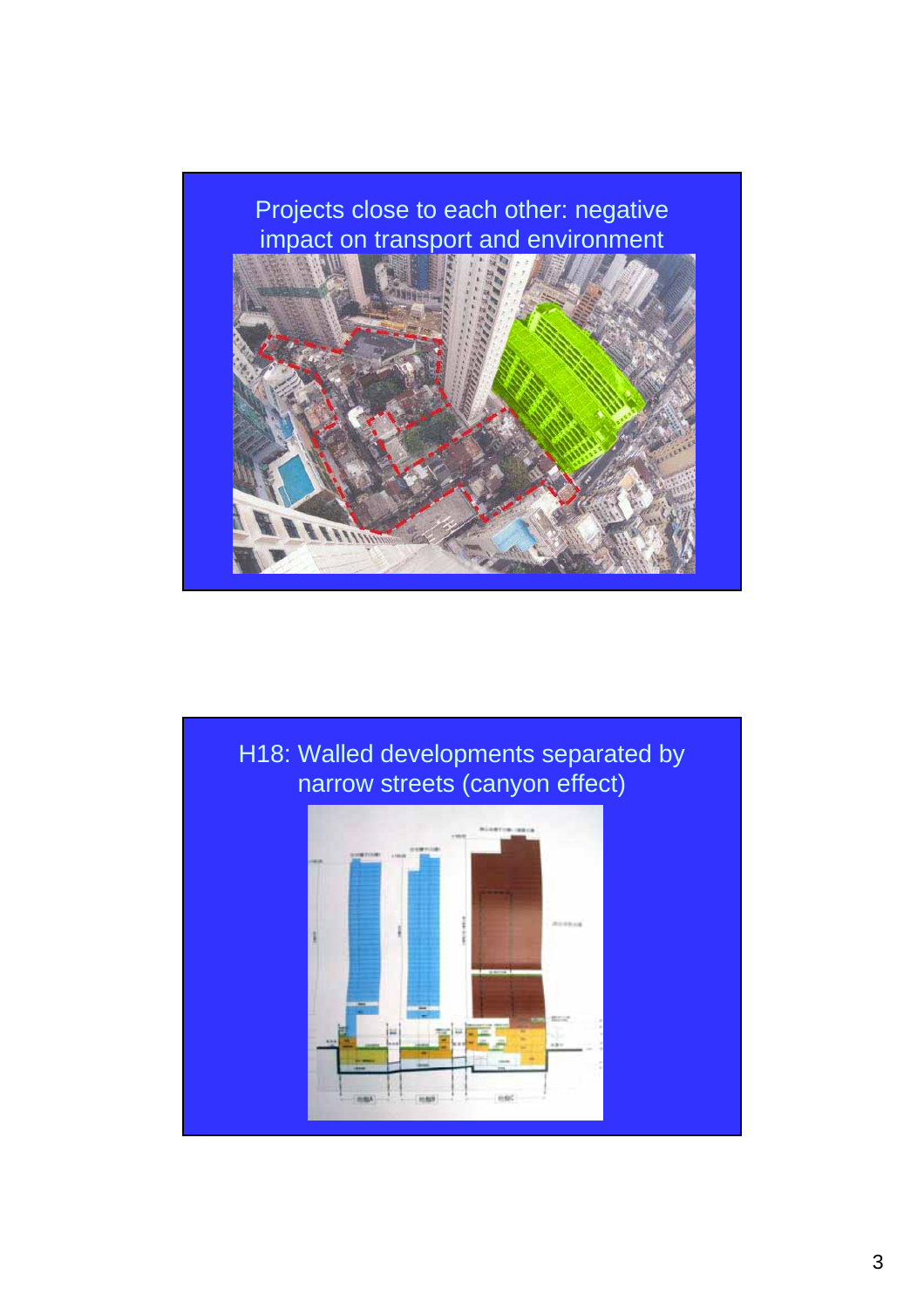### Aberdeen Street / Wellington Street



### Staunton Street / Aberdeen Street



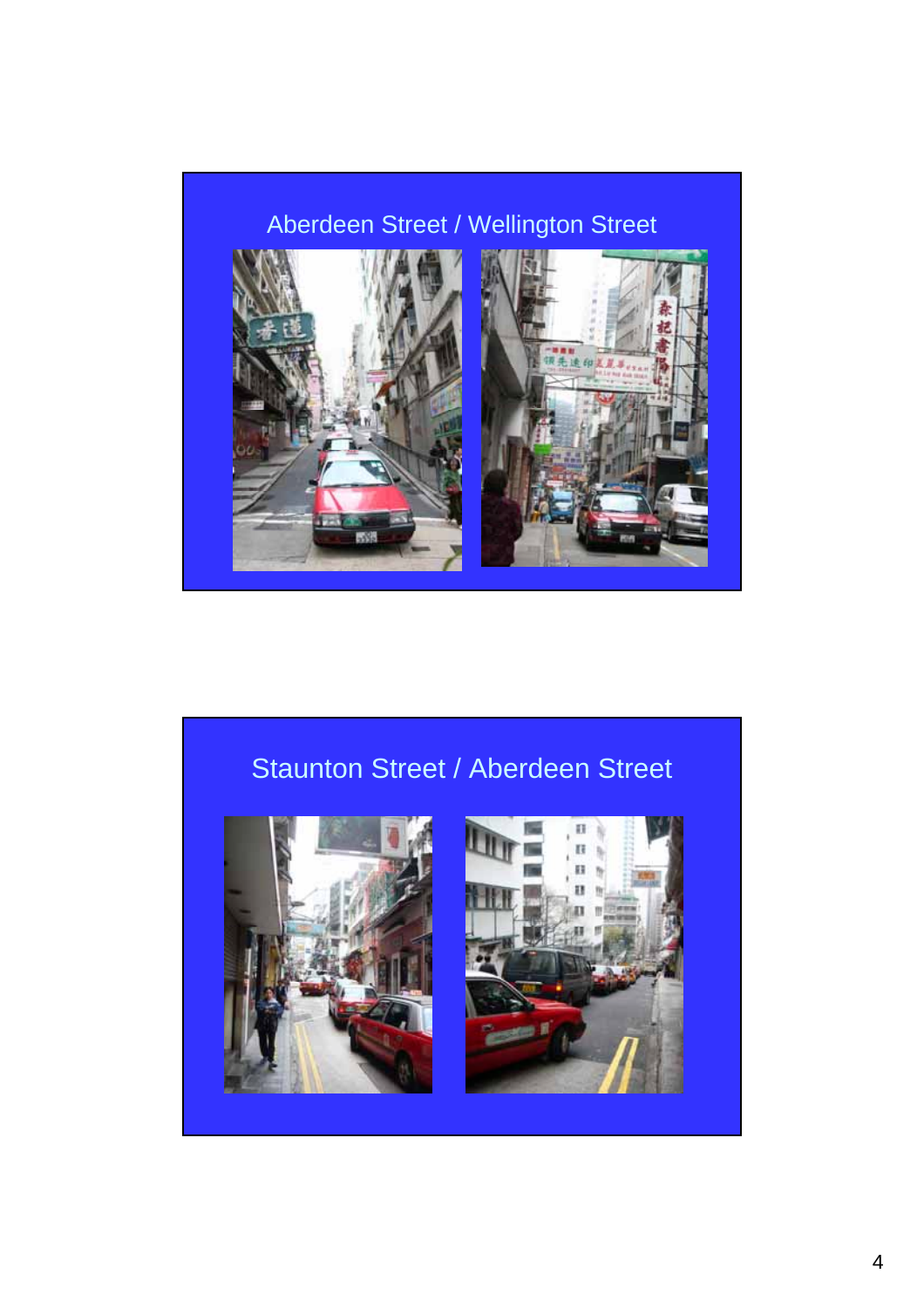# Current Situations

- Overdevelopment has already created serious transport and environmental problems in the area.
- The area has an acute shortage of public open space, up to 7 hectares.
- Residents have called for a restriction to development and rezoning of public land to open space.

## **Questions**

- Has the government conducted any comprehensive transport and environmental impact assessment for the area as a whole?
- If not, why not?
- Can more public open space be provided by using government land?